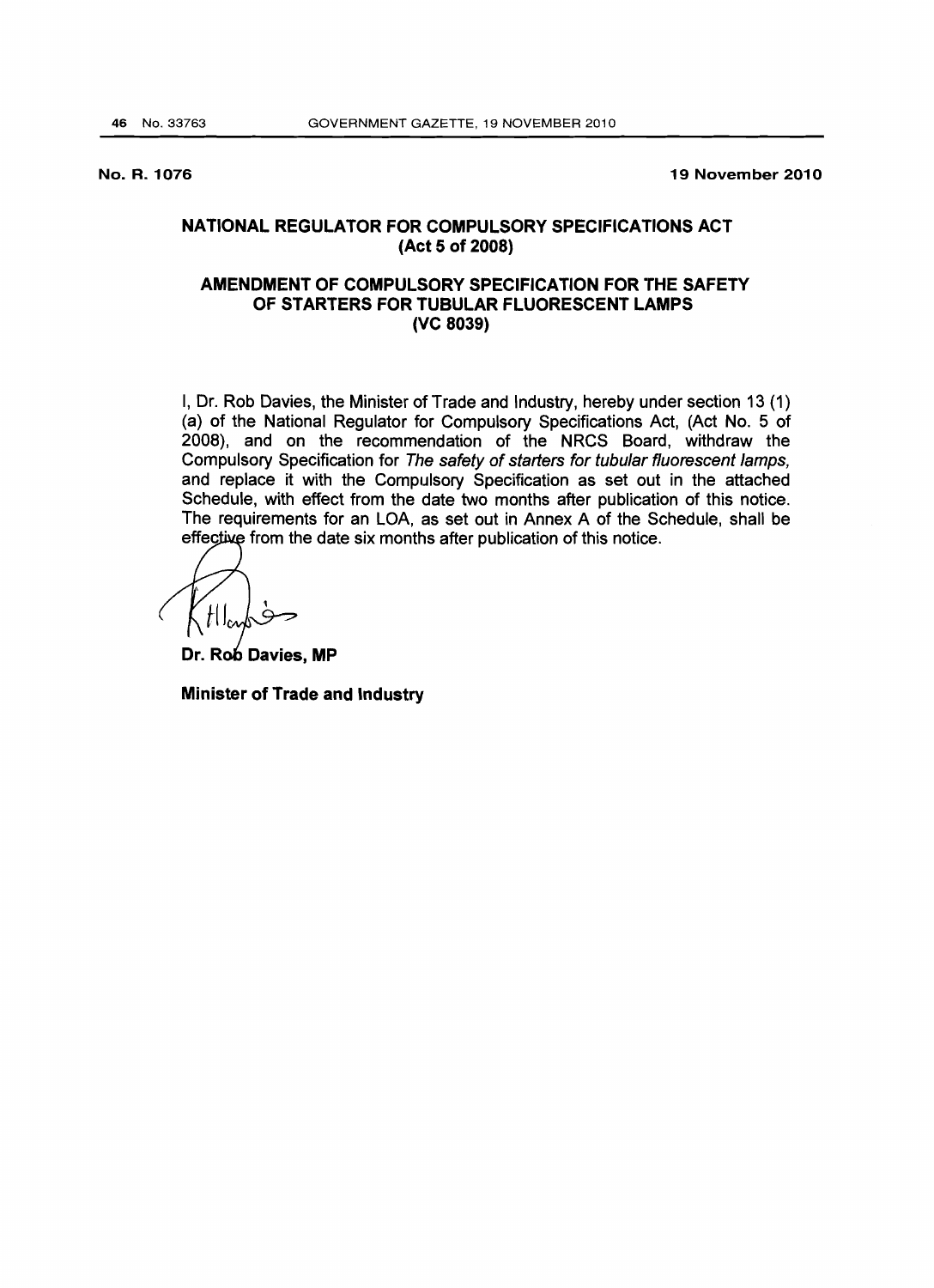## **SCHEDULE**

#### VC 8039

# COMPULSORY SPECIFICATION FOR GLOW-STARTERS FOR FLUORESCENT LAMPS

## 1 SCOPE

This compulsory specification covers the safety requirements for glow-starters for fluorescent lamps rated at a low voltage mains supply conforming to the standard applicable in the Republic of South Africa i.e. 230 V  $+$ - 10% single phase ac., or 400 V +- 10% three phase ac.

# 2 DEFINITIONS

For the purposes of this compulsory specification, the definitions contained in SANS 60155: Glow-starters for fluorescent lamps, shall apply. In addition, the following definitions shall apply:

2.1 applicant: The manufacturer or importer, manufacturer or importer seeking approval of Glow-starters for fluorescent lamps. The applicant shall be an existing legal entity within the Republic of South Africa.

2.2 approval: Confirmation by the NRCS that a particular glow-starter for fluorescent lamps satisfies the requirements of this compulsory specification.

2.3 conformity of production: Proof that glow starters for fluorescent lamps offered for sale have been manufactured to the approved design and continue to comply with the requirements of this compulsory specification;

2.4 declaration report: A report, that is issued by an accredited conformity assessment body, indicating the equivalence of products and/or standards;

2.5 NRCS: The National Regulator for Compulsory Specifications as established by the National Regulator for Compulsory Specifications Act, 2008 (Act No. 5 of 2008);

2.6 proof of conformity: Documented evidence of conformity with the requirements of this compulsory specification;

2.7 valid certificate of conformity: A certified copy of an original certificate of conformity;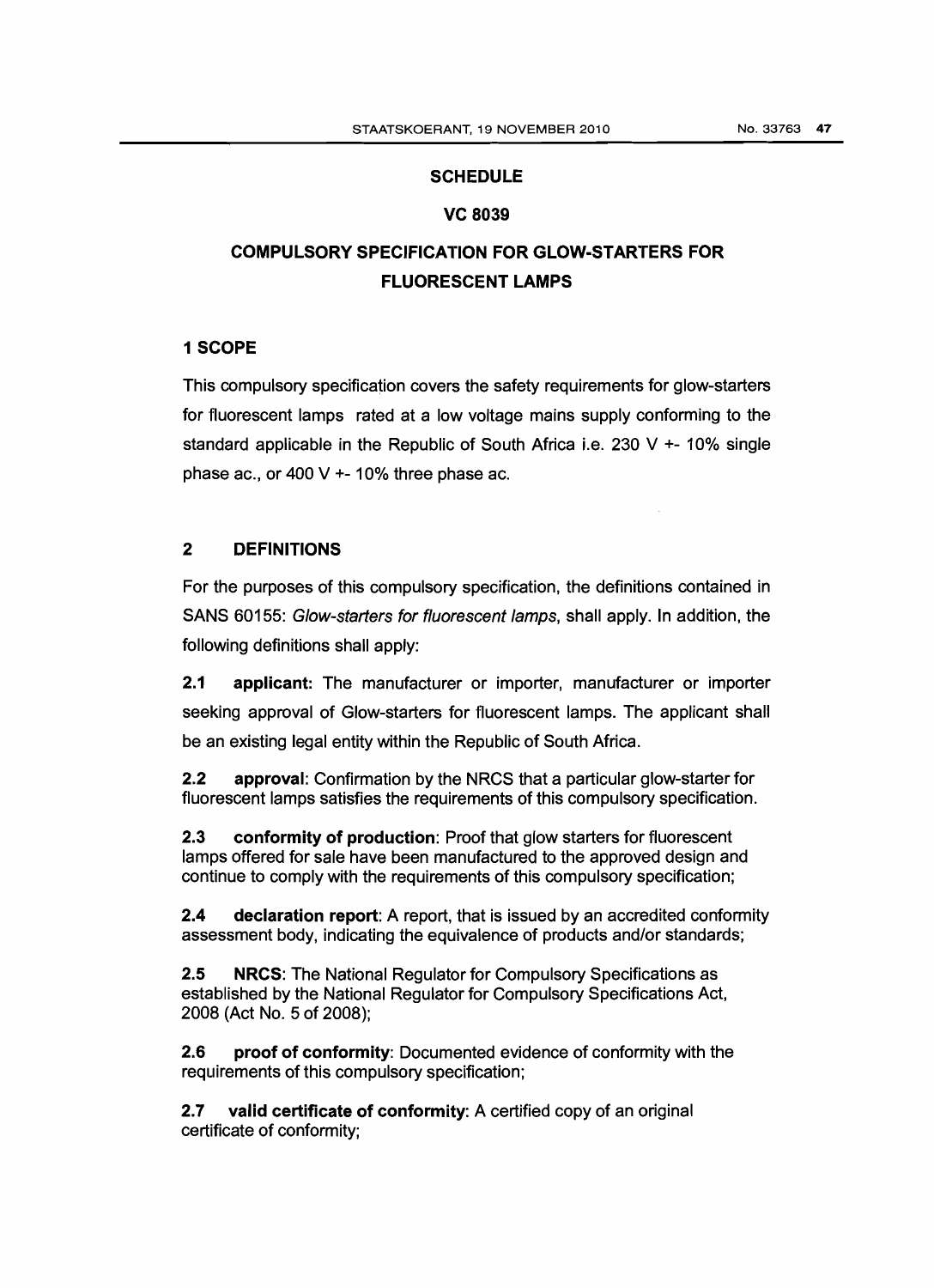2.8 valid test report: A certified copy of an original test report.

# 3 REQUIREMENTS

3.1 Glow-starters for fluorescent lamps shall comply with the requirements of SANS 60155 (IEC 60155) Glow-starters for fluorescent lamps.

3.2 The applicant shall ensure that every type and model of glow-starters for fluorescent lamps has been approved by the NRCS before offering it for sale, in accordance with the requirements of Annex A.

3.3 The applicant shall inform the NRCS of any change in design or components affecting any mandatory requirement in terms of this compulsory specification. In the event of such change/s the NRCS may, at its discretion, demand the submission of fresh evidence of conformity or a new application for approval.

3.4 The applicant shall on request provide the NRCS within five working days with satisfactory proof of approval in respect of any glow-starters for fluorescent lamps included in the scope of this compulsory specification.

3.5 The applicant shall on request provide the NRCS within five working days with satisfactory proof of conformity of production.

3.6 Failure to provide such proof shall constitute reasonable grounds for suspicion of non-compliance with the requirements of this compulsory specification.

## 4 EQUIVALENCE OF STANDARDS

Standards issued by different standardization bodies such as ISO, IEC and EN, will only be accepted if it is proven, in the form of a declaration report from an accredited conformity assessment body, to be technically equivalent to the South African National Standard. The applicant shall be responsible for obtaining such a declaration report.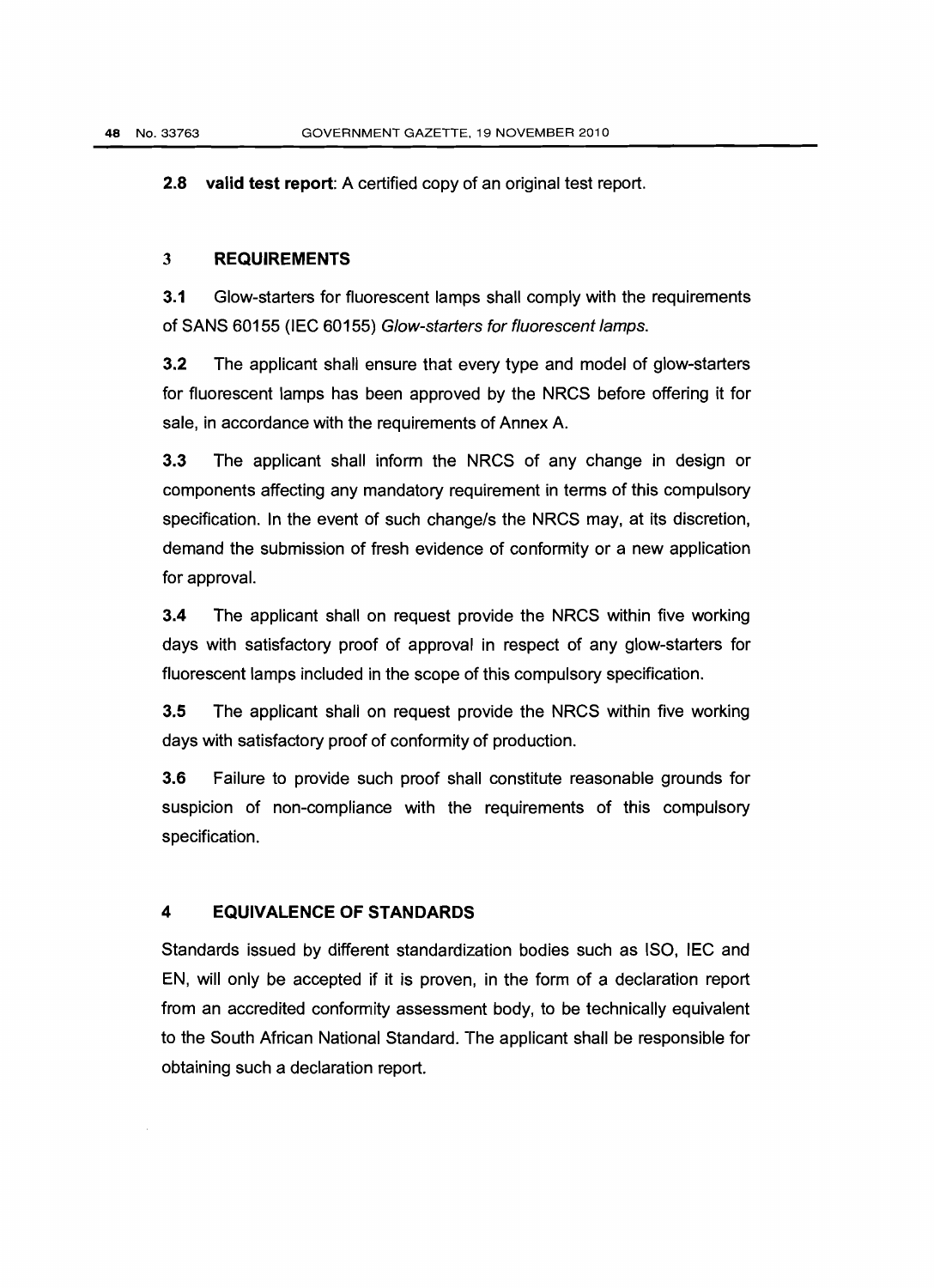Proof of conformity with such a standard shall be accepted as conformity with the corresponding South African National Standard.

### **5 CONFORMITY TO REFERENCED STANDARDS**

5.1 For the purposes of this compulsory specification, a new edition of a referenced standard shall become effective six months from the date of publication as a South African National Standard.

5.2 New products, or products resubmitted for approval because of a change in design or materials shall in all cases be evaluated against the requirements of the latest edition of any referenced standards.

5.3 When a new edition of a referenced standard is published, products originally approved in accordance with the previous edition of that standard may have their approval extended for a maximum of five years from the effective date of the new standard, subject to the requirements of Annex A, unless declared otherwise by the Minister.

### **6 EVIDENCE OF CONFORMITY**

The applicant shall submit one or more of the following alternative forms of evidence to the NRCS as proof of conformity with the requirements of this compulsory specification:

6.1 Test reports and certificates in IEC format or any equivalent format acceptable to the NRCS and issued by an appropriately accredited internationally recognized body being a member of an IAFIILAC/IECEE mutual recognition scheme in accordance with the NRCS conformity assessment policy.

6.2 The certificates and test reports shall prove conformity with all the applicable mandatory requirements

6.3 Evidence of conformity shall be traceable to the specific model and type of glow-starters in question.